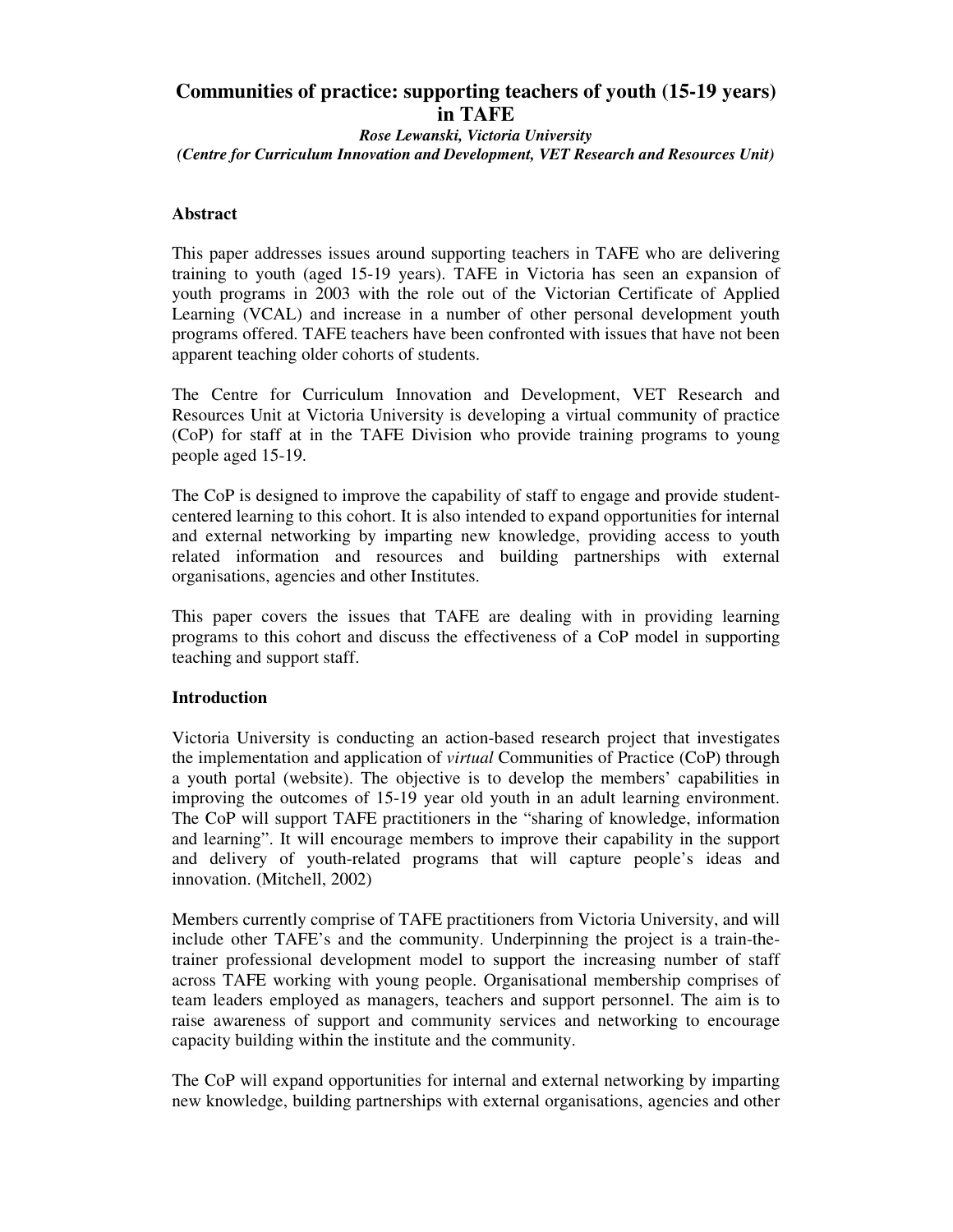Institutes. It will expand professional development opportunities that will improve the skill needs of teachers, trainers and support staff.

"A communities of practice construct builds an action learning framework into the staff linkages. In this way, staff are reviewing practice, consolidating program delivery, mentoring new staff and organising professional development." (Mitchell, 2002)

### **Research method**

In 2002 the TAFE Division of Victoria University (VU) established a Youth Support Network, who convenes monthly to develop and support youth education, training and employment outcomes in the metropolitan region and specifically within the VU community.

Membership of the Youth Support Network includes representation from the VET Research and Resources Unit of the university, responsible for researching and making recommendations to the network on professional development, funding opportunities and capacity building. A key role of the network is staff professional development.

Research was conducted over eight months (2002-2003) and the following quantitative methods of data collection were used. These were:

- Focus group discussion and interviews (group and individual)
- Evaluation of professional development activities
- Reports and recommendations arising from YSN meetings

#### **Findings and discussion**

There was a significant number of young people aged between 15-19 years enrolled in TAFE presenting with range of issues including homelessness, health-related, learning difficulties, behavioral, disengaged from learning and society. Before many of these young people can become engaged learners their personal well-being needs had to be addressed. Links to internal and external support services would enable teaching and support staff to provide timely and appropriate information, advice and referrals.

The research also identified a need for easy access to youth-specific teaching and learning resources and to local support services. Teachers and trainers were concerned about their inability to attend formal face-to-face scheduled youth professional development sessions due to teaching commitments or campus location. Sessional employees surveyed also indicated remuneration to attend meetings or all professional development activities was not always available, which led to limited participation in TAFE professional development activities or meetings.

In addition, evaluation of feedback from participants in formal youth-focussed professional development sessions generated the establishment of a CoP by the participants who met informally or over coffee to maintain the energy, ideas and discussion generated at the formal session through to their practice. Research further indicated that although staff wished to attend these informal meetings, restrictions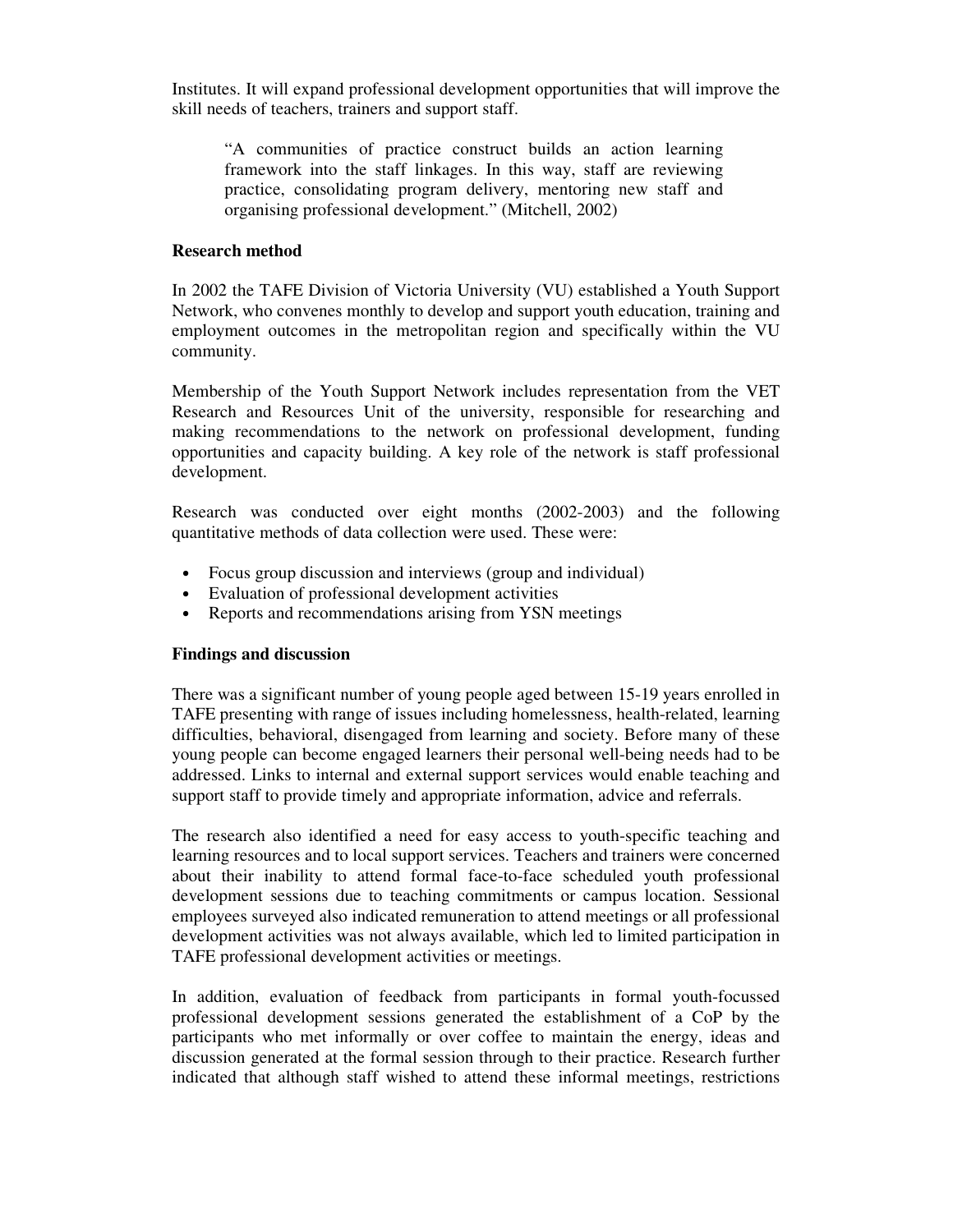such as arranging a time to suit everyone and on-going support by management to attend informal meetings were significant barriers and these meetings soon lapsed.

## *Recommendations arising from research*

A recommendation arising from the research conducted by the VRR was to establish a youth portal (website) to support Institute staff with easy access to resources, and a chat site that provides an innovative, targeted and accessible approach to supporting their ongoing professional development through a *virtual* CoP. The portal will have the capacity to support staff outside normal teaching time and enable more teachers, trainers and support staff access to professional development.

The teaching, learning and support resources placed on the portal will support educational, experiential, literacy and numeracy, vocational, work-related, and personal development programs. Information on community projects and programs, Institute policies, guidelines and procedures and youth-specific links will provide easy access to teaching, learning and support resources and will provide Institute staff with an innovative flexible approach to self-directed professional development and induction.

A pilot action-learning train-the-trainer implementation plan will be adopted, that will invite members into the Communities of Practice from across different program areas. Members participating involved in the project will have a strong commitment to improving the outcomes of the target group. The members will gain confidence and expertise through the acquisition of knowledge and skills to deal with youth-specific issues, that relate to the different types of services available in the region, for example health, housing, employment and education. When members are confident they will have the responsibility of facilitating an action-learning group in their own areas.

The portal will have a link to a community based chat site and a designated convener will facilitate regular chat sessions for its members to share their highlights and concerns. The informal online discussions will foster trust and a sense of common purpose among the participants. Live online professional development sessions led by an expert will further provide staff with an innovative approach to supporting their ongoing professional development.

The *virtual* CoP will pilot an interactive online threaded discussion session (using video streaming) on a topic/s of interest/issue identified by the members of the group. The session will value-add to ongoing professional development being delivered to teachers and coordinators of youth programs at VU. A subject expert/guest speaker will lead an online session and topics may focus on:

- dealing with emotional problems
- developing strategies for classroom management
- creating the optimum learning environment.

Following the pilot with VU staff, other Institutes, schools and community organisations and agencies will be invited to participate in the CoP, which will enable members to form CoP's around identified topics and issues.

#### **Conclusions**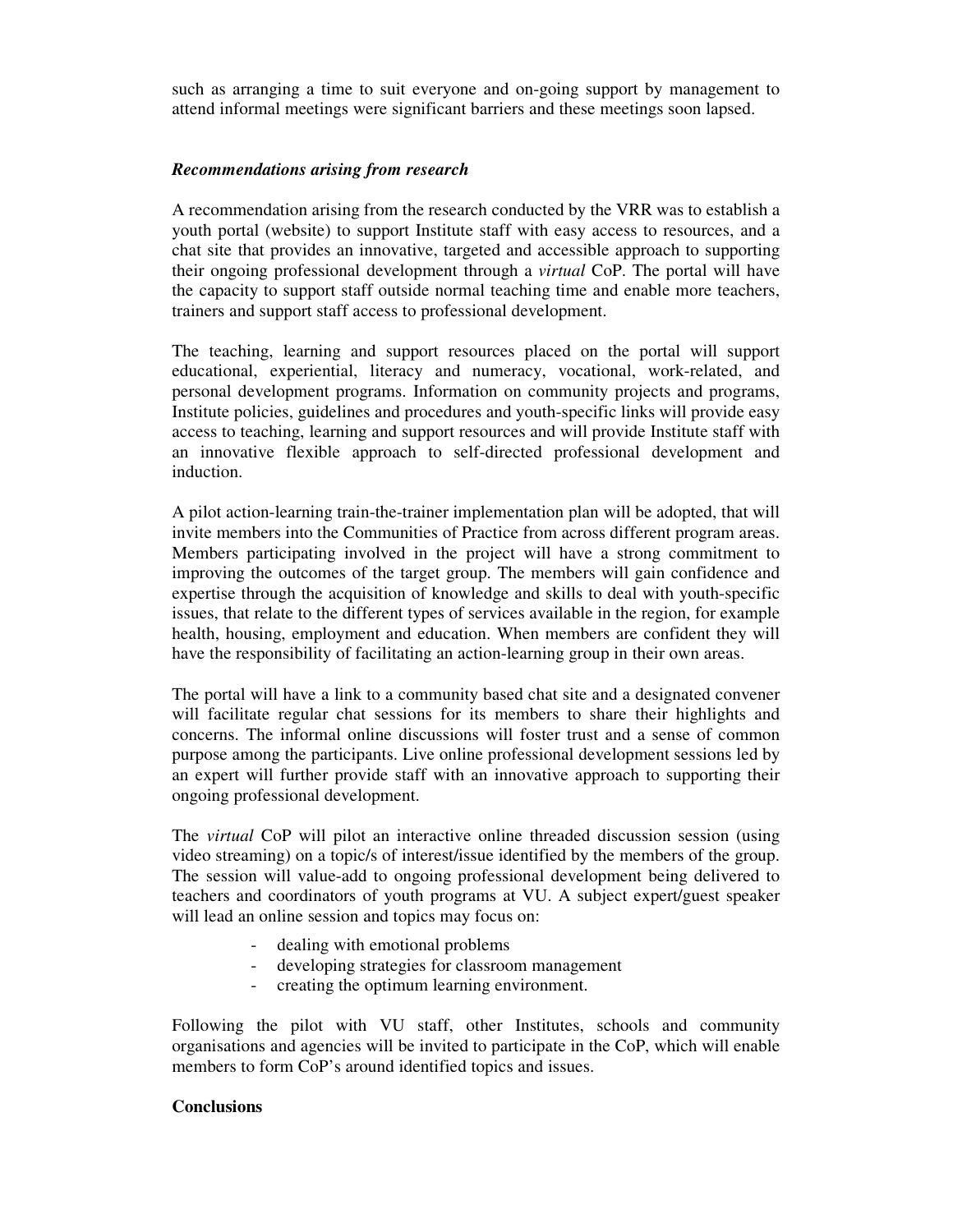The portal will enhance the delivery of quality youth programs. It will support the wider VU community, with easy access to teaching and learning resources, with links to other Institutes and community resources and support services. It will establish a quality management benchmark in client support, and will include access to external support through welfare and guidance services in the region and link with the strategic goals of the Local Learning and Employment Networks (LLENs).

The portal will facilitate professional networking through electronic means with other teachers, trainers and youth workers to explore topics of interest, pursue shared goals and address common problems. In addition, it will facilitate external networking to support capacity building through collaboration to build partnerships with communities, agencies, industry and employers.

The project will demonstrate to many members how ICT can support teaching and learning, and utilises an online referral services in the region will benchmark professional practice and improve organisational productivity.

A key factor for success of this community of practice is the train-the-trainer model, whereby, team leaders are committed and accountable for transferring knowledge, experiences and technical skills.

Membership of the pilot group will include sessional staff. The piloting of this youthfocussed community of practice is strategic in changing the culture of the organisation. The piloting of this youth-focussed community of practice can be a modeled across the university to help manage and support all sessional staff .

#### **Acknowledgements**

Members of the Youth Support Network and Youth Pathways and Services Steering Group, Victoria University (TAFE Division) for their time support and commitment to the project.

Project reference group members and team leaders.

Shay Keating, Project Officer, VET Research and Resources Unit, CCID, Victoria University for coordinating the development of the website and ongoing support during the project.

Bruce Wallace and Lisa Curran, Open Learning Unit, CCID, Victoria University for the development of the website.

# **References**

Mitchell, J.G. (2000) *Reframing the Future: the long-term impacts of Framing the Future,* ANTA, Melbourne.

Mitchell, John. (2002). *The potential for Communities of Practice to underpin the National Training Framework.* ANTA, Melbourne